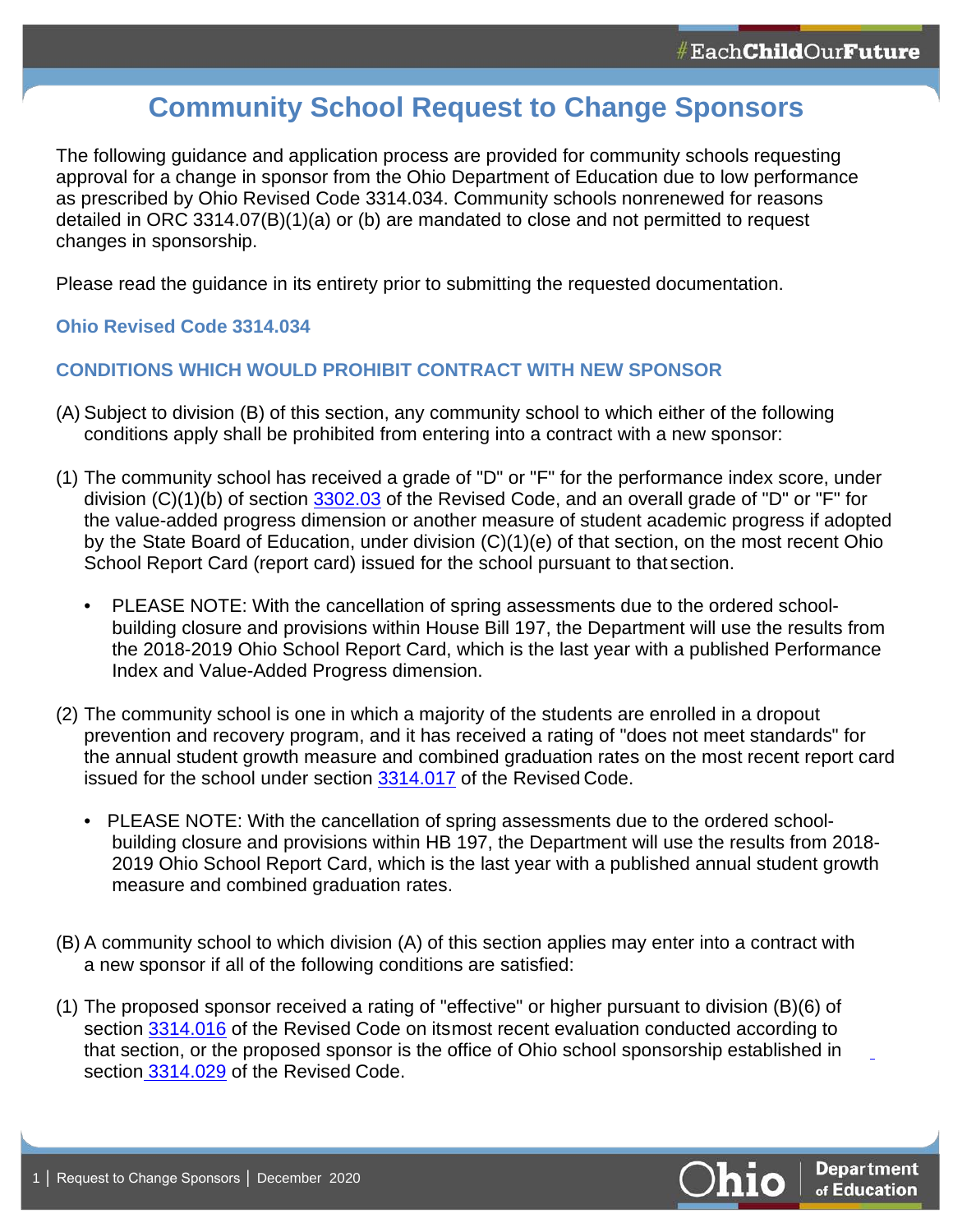- (2) The community school submits a request to enter into a new contract with asponsor.
- (3) The community school has not submitted a prior request that was granted.
- (4) The Department grants the school's request pursuant to division (C) of thissection.
- (C)A school shall submit a request to change sponsors under this section not later than the 15th day of February of the year in which the school wishes to do so. The Department shall grant or deny the request not later than 30 days after the Department receives it. If the Department denies the request, the community school may submit an appeal to the State Board of Education, which shall hold a hearing in accordance with Chapter 119 of the Revised Code. The community school shall file its notice of appeal to the State Board not later than 10 days after receiving the decision from the Department. The State Board shall conduct the hearing not later than 30 days after receiving the school's notice of appeal and act upon the determination of the hearing officer not later than the 25th day of June of the year in which the school wishes to change sponsors.
- (D)Factors to be considered during a hearing held pursuant to division (C) of this section include, but are not limited to, the following:
- (1) The school's impact on the students and the community or communities it serves:
- (2) The quality and quantity of academic and administrative support the school receives from its current sponsor to help the school to improve:
- (3) The sponsor's annual evaluations of the community school under division (D)(2) of section [3314.03](http://codes.ohio.gov/orc/3314.03) of the Revised Code for the previous three years;
- (4) The academic performance of the school, taking into account the demographic information of the students enrolled in the school;
- (5) The academic performance of alternative schools that serve comparable populations of students as those served by the community school;
- (6) The fiscal stability of the school;
- (7) The results of any audits of the school by the auditor of state;
- (8) The length of time the school has been under the oversight of its currentsponsor;
- (9) The number of times the school has changed sponsors prior to the currentrequest;
- (10) Parent and student satisfaction rates as demonstrated by surveys, if available.

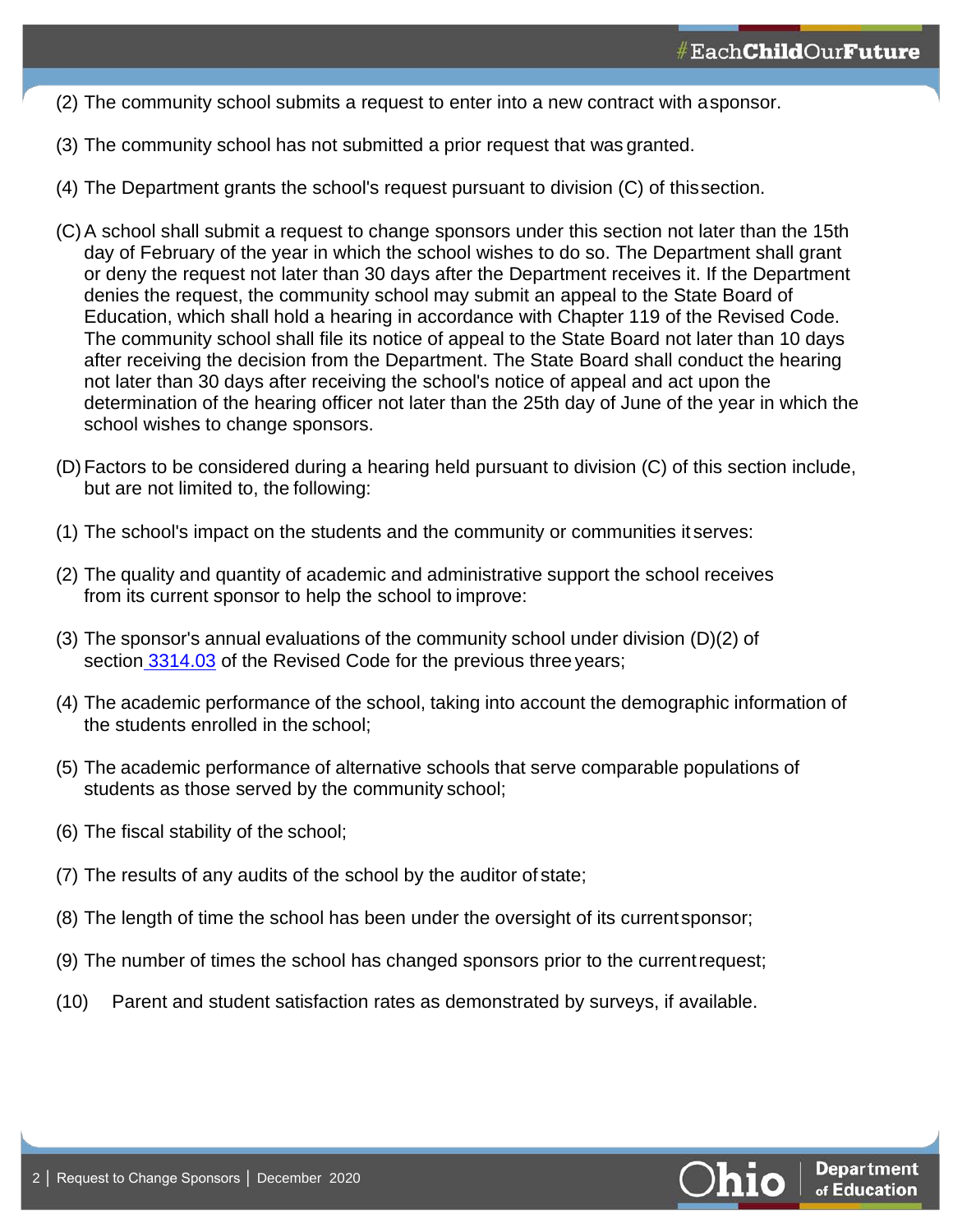#### **INTRODUCTION**

A community school seeking a change in sponsorship, under **ORC 3314.034(A)**, for the upcoming school year must submit a letter to the Ohio Department of Education stating the reason(s) for the request no later than Feb. 15. The community school also must submit all requested supporting documents with the request. Within 30 days of receiving the letter and supporting documentation, the Department shall grant or deny the request.

The Department will make a determination based on the information submitted by the community school. Other pertinent information also may be considered in making a final determination. A review panel of Department officials will be convened to evaluate applications. The review panel's scoring and recommendation will be the primary factor in determining the approval or denial of the request, including length of such contracts.

#### **PROCESS OVERVIEW FOR APPLICATION SUBMISSION**

A community school seeking a change in sponsorship must submit a cover letter addressing the reason for change, along with a narrative describing the school's impact on the students and community it serves, plan for academic improvement, school's financial viability and school's operational performance. The request for approval to change sponsors and all required documentation is due to the Department **no later than 5 p.m. on Feb. 15, 2021**. All documentation must be submitted via email to [Community.Schools@education.ohio.gov.](mailto:Community.Schools@education.ohio.gov)

The Department will review the application and all required documentation submitted by the community school. If the Department determines the application is insufficient, the community school's request will be denied.

The Department will notify the community school of its decision to grant or deny the request **within 30 days**. If the Department denies the request, the community school may submit an appeal to the State Board of Education. Any school denied such a request will be notified of the appeals process.

Should you have any questions, please contact Karl Koenig at **Karl. Koenig@education.ohio.gov** or by phone at (614) 387-2197.

## **SUPPORTING DOCUMENTATION FOR CHANGE OF SPONSORSHIP REQUEST**

Schools requesting a change in sponsor under [ORC 3314.034\(](http://codes.ohio.gov/orc/3314.034)A) Sections 1 and 2 also must submit a letter addressing the following requirements. Applicants should read each section thoroughly and provide detailed responses. Schools applying should make sure the answer to each question is clearly identified in their responses.

#### **Required Narratives** *Responses must be limited to no more than 1,000 words.*

- **1. Description of school's impact on the students and the community or communitiesit serves, including:**
	- A description of the school's impact on the students and community it serves;